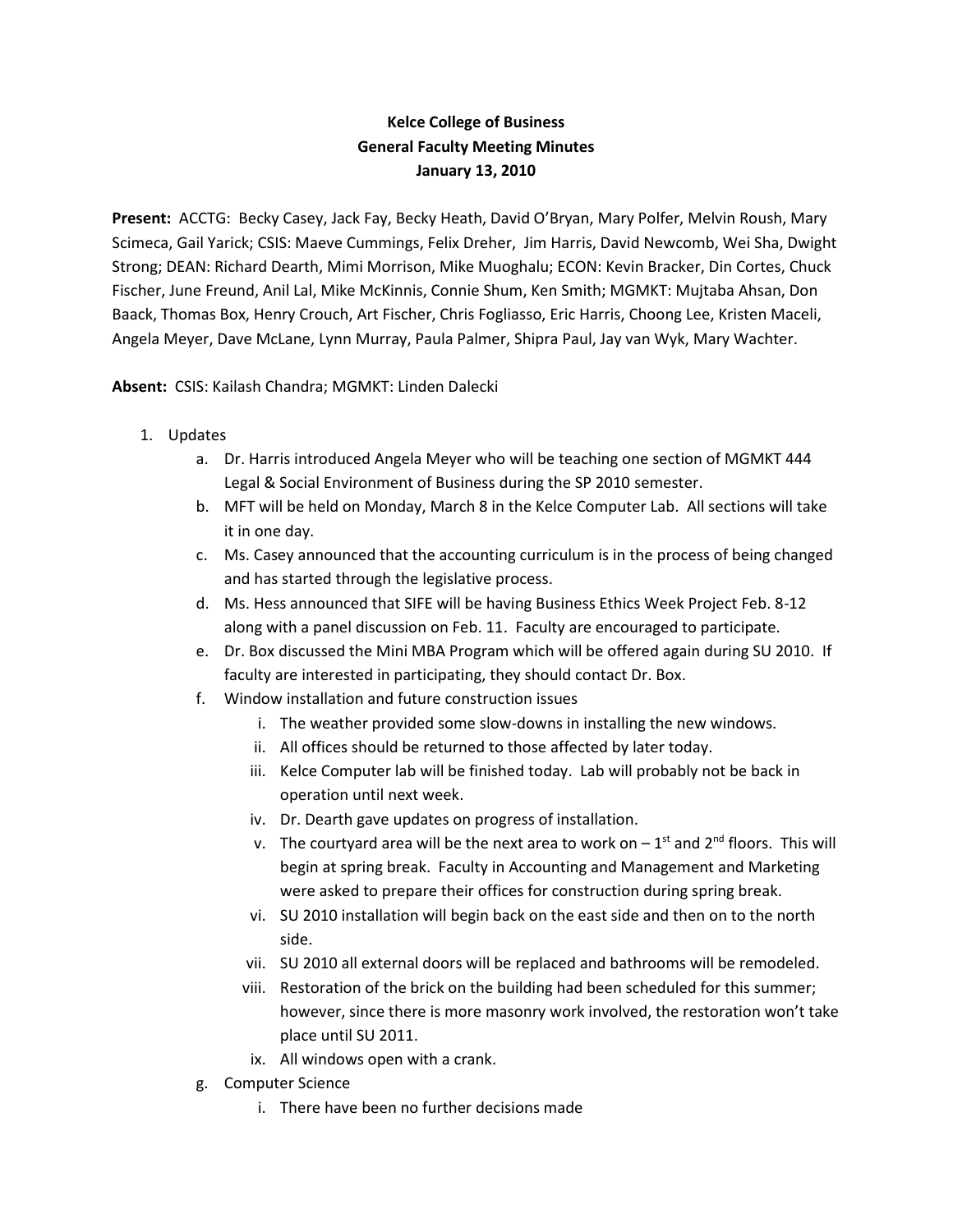- ii. Computer Science courses will be offered to complete the program in AY 2013
- h. Program Review Discussions
	- i. Faculty Senate and Board of Regents are currently having discussions on Program Review.
	- ii. Dr. Dearth stated that there could be radical changes made and if any faculty have interest in this topic to give input to him.
- i. Student Equipment Fees Reallocation
	- i. Funds have been reallocated for student equipment for this fiscal year. The funds are considered stimulus monies and will probably not be allocated in following years.
	- ii. Faculty are asked to let Dr. Dearth or their Chair know of equipment needs for students.
- j. Legislative Post Audit Response (Summary is online)
	- i. PSU has made a response to the audit and is to let the legislature know how we plan to accomplish the requests for changes.
- k. Budget Concerns at PSU
	- i. There are not big concerns at this point. We had a slight cut at the end of the calendar year, but did not affect us much.
	- ii. Costs will be increasing in future years, which might precipitate a tuition increase.
- l. AACSB
	- i. We have accomplished a lot in comparison with where we were last year.
	- ii. There will be Live Text Issues.
	- iii. Two ad hoc committees are working on AQ/PQ issues.
	- iv. Publication chart needs to be worked out in each department. Discussion followed on expectations of faculty with regard to publishing.
- 2. Youngman Grant Application Date Change February 1
	- a. Due to budget request deadlines the date for Youngman Grant Application submissions has changed from Feb. 15 to Feb. 1
- 3. Inclement Weather Plan
	- a. If the University is closed, faculty are asked to stay home. It is easier to clear the snow if no one is on campus.
- 4. Items raised by faculty
	- a. Faculty can still cancel a class
- 5. Live Text
	- a. We did not get as far as we wanted with Live Text over the break. It will probably be available during the first week in February.
	- b. Several programs/training sessions will be available to students and faculty.
	- c. Dr. Dearth will contact faculty via e-mail with updates on this assessment tool.
- 6. Future Dates
	- a. Annual Performance Review Due to chair January 19